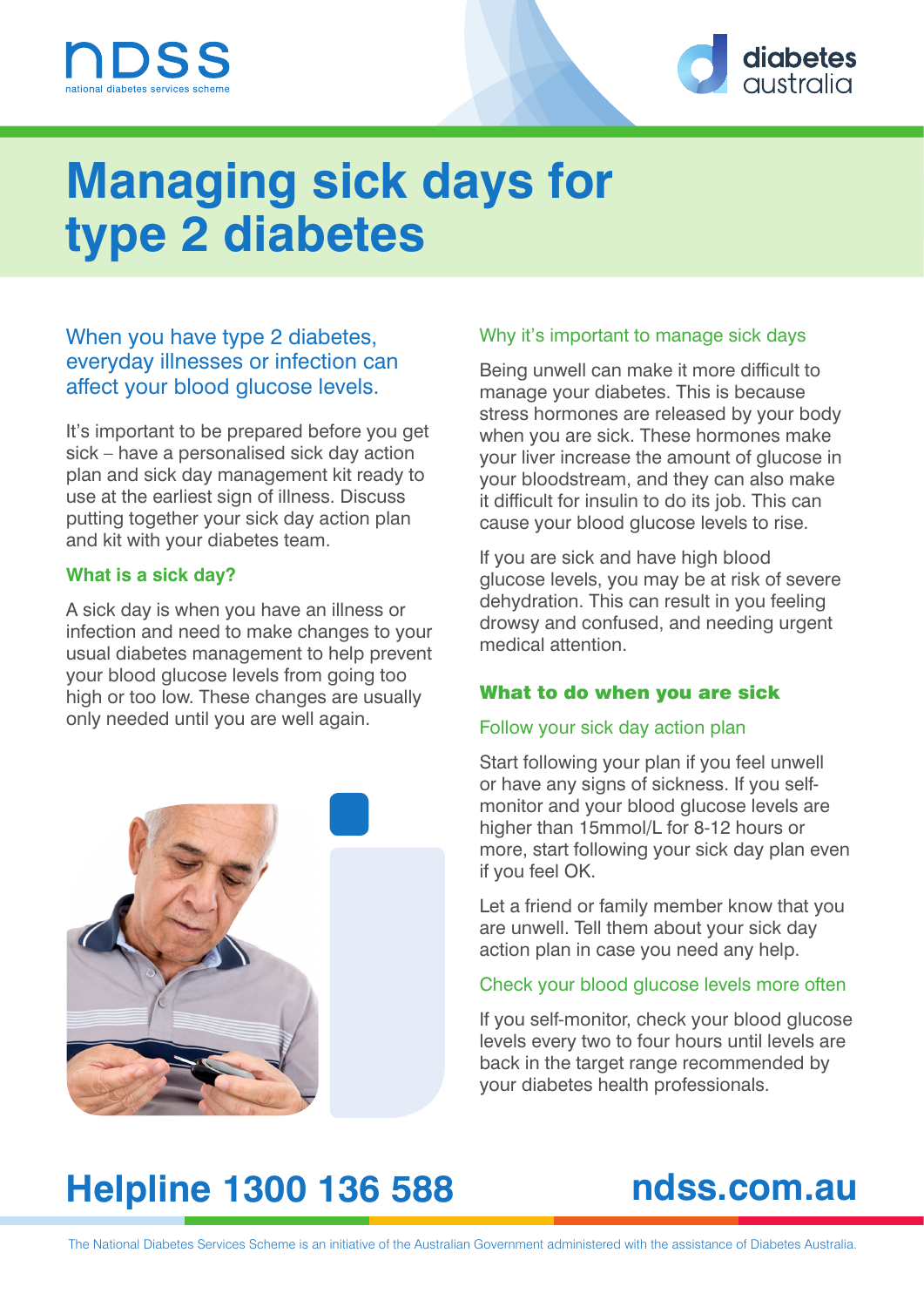#### Keep taking your diabetes medications or insulin dose(s)

Keep taking your usual diabetes medications or insulin dose(s) even if you are vomiting or have diarrhoea. Metformin (brand names include Diabex, Diaformin, Glucophage, Metex, Formet) is the only medication you may need to stop taking in these circumstances **–** check with your doctor. A number of different brands of diabetes medications contain metformin, so ask your doctor or pharmacist about your medications.

#### If you are taking insulin, expect to increase your dose(s)

If you are taking insulin, you may need extra insulin when you are unwell, even when you are not eating much, are vomiting or have diarrhoea. Your blood glucose levels will determine whether you need extra insulin. If you do, it will be short-acting insulin, which you need to take in addition to your usual dose.

Contact your diabetes health professional for advice on making changes to your insulin dose or type of insulin when you are sick.

If your blood glucose levels are above 15mmol/L for 8–12 hours or more, check your blood glucose levels every two hours.

#### Ask for help

Seek medical help to treat the illness. Contact your doctor early to avoid becoming more unwell and needing emergency care. You may need to contact your diabetes health professionals for advice about adjusting your insulin dose or medications during periods of illness, especially if your glucose levels stay above 15mmol/L or below 4mmol/L.

If possible, have a friend or relative either stay with you or check on you frequently. Seek urgent medical attention if you have symptoms such as shortness of breath, chest pain or a foot infection.

#### Keep drinking and (if possible) eating

It's very important to keep up your fluid and carbohydrate intake when you are feeling unwell, to avoid dehydration and low blood glucose levels (hypoglycaemia or a hypo).

- » Try to eat normally. If you can't, have some easy-to-manage carbohydrate drinks, snacks or small meals, such as dry toast, plain rice, dry biscuits or crackers, mashed potato, plain ice cream or custard.
- » Try to have one cup of fluid (125-250mL) every hour to avoid dehydration.
- » If your blood glucose levels are 15mmol/L or lower and you can't eat, drink one cup of fluids containing carbohydrate every hour. These include regular cordial or soft drink, juice, sports drinks, weak tea with sugar/honey, jelly or sweet ice blocks.
- If your blood glucose levels are higher than 15mmol/L, drink one cup of fluids that don't contain carbohydrate every hour, such as diet cordial or diet soft drink, weak tea with no sugar/honey, diet jelly or broth.
- If you are vomiting or have diarrhoea, oral rehydration fluids such as Gastrolyte® or Hydralyte® can help replace fluid and electrolytes.

Your diabetes health professionals can help you manage your illness until you are well again.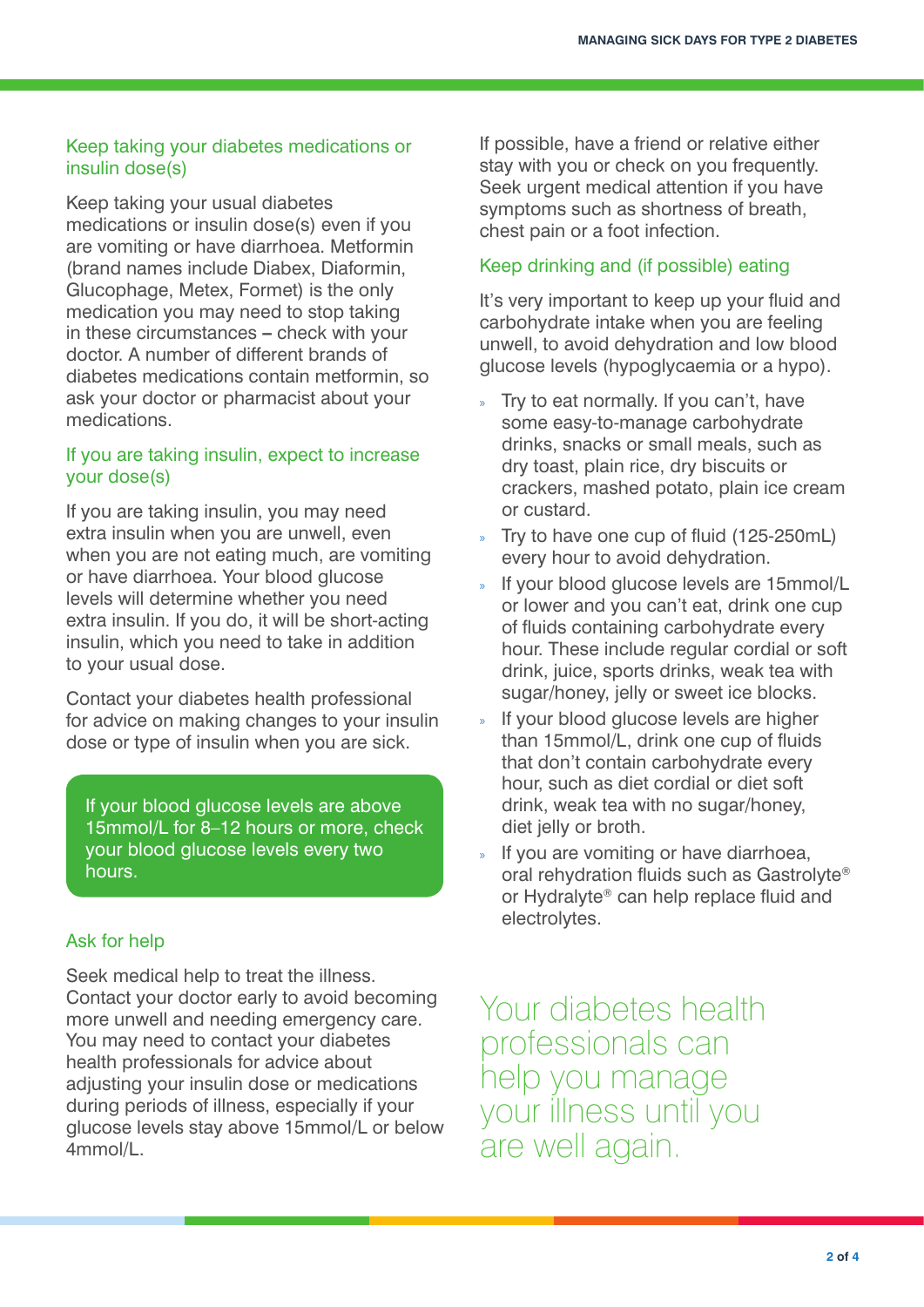



#### Seek medical attention IMMEDIATELY if you:

- are drowsy or confused
- » have deep rapid breathing or shortness of breath
- » can't keep food or fluids down and are experiencing persistent vomiting, diarrhoea and/or stomach pain
- » are showing signs of dehydration (such as extreme thirst, weakness, confusion, lack of urination)
- » have blood glucose levels that continue to rise even though you have been following your sick day management plan
- » have difficulty keeping your blood glucose levels above 4mmol/L
- are not well enough to follow your sick day action plan or you don't have anyone to help you.

### Sick day check list

Follow your sick day action plan and use your sick day kit



- Let someone know you are unwell
- If you are on insulin or you selfmonitor, check your blood glucose levels more often



Keep taking your diabetes medications or insulin dose(s)



If you are taking insulin, expect to increase your dose(s)



Ask for help – see your doctor or contact your diabetes educator



Drink plenty of fluids and keep eating (if possible)



Seek urgent medical care if needed

#### Tips to stay healthy

- » Get immunised for flu and pneumonia.
- » Take care with personal hygiene to avoid the spread of germs.
- » Keep your blood glucose levels within your target range to help reduce the risk of illness and infections.